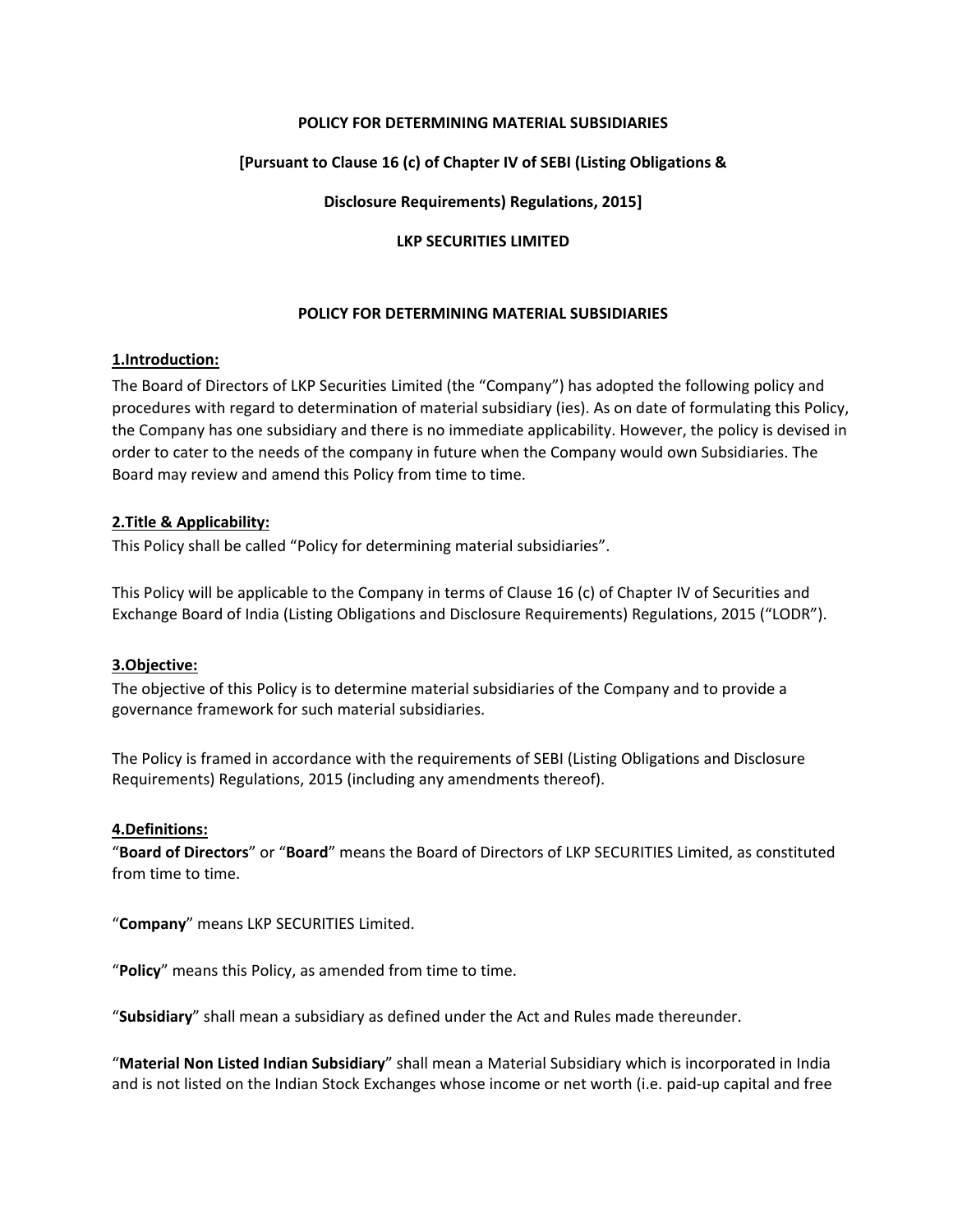reserves) exceeds 20 per cent of the consolidated income or net worth respectively, of the listed holding company and its subsidiaries in the immediately preceding financial year.

**"Audit Committee**" means Audit Committee constituted by the Board of Directors of the Company, from time to time, under provisions of SEBI's LODR Regulations, 2015 and the Companies Act, 2013.

Any other term not defined herein shall have the same meaning as defined in the Companies Act, 2013 and the Rules, Notifications and Circulars made/issued thereunder from time to time, the Listing Agreement, Securities Contracts (Regulation) Act, 1956 or any other applicable law or regulation.

## **5.Policy:**

A subsidiary shall be considered **Material** if any of the following conditions are satisfied:

the investment of the Company in the subsidiary exceeds twenty per cent of its consolidated net worth as per the audited balance sheet of the previous financial year; or

the subsidiary has generated twenty per cent of the consolidated income of the Company during the previous financial year.

## **6.Governance Framework:**

The Audit Committee of Board of the Company shall review the financial statements, in particular, the investments made by the unlisted subsidiary Company.

The minutes of the Board meetings of the unlisted subsidiary company shall be placed at the Board meeting of the company.

The management should periodically bring to the attention of the Board of Directors of the company, a statement of all significant transactions and arrangements entered into by the unlisted subsidiary company.

One Independent Director of the Company shall be a Director on the Board of the material non‐ listed Indian subsidiary company.

## **7.Disposal of Material Subsidiary:**

The Company shall not :

dispose of the shares in its material subsidiary which would reduce its shareholding (either on its own or together with other subsidiaries) to less than 50% or cease the exercise of control over the subsidiary without passing a special resolution in its General Meeting, except in cases where divestment is made under a scheme or arrangement duly approved by a Court/Tribunal.

sell, dispose off and lease assets amounting to more than twenty percent of the assets of the material subsidiary on an aggregate basis during a financial year without prior approval of shareholders by way of special resolution, unless the sale / disposal / lease is made under a scheme of arrangement duly approved by a Court/Tribunal.

## **8.Amendments:**